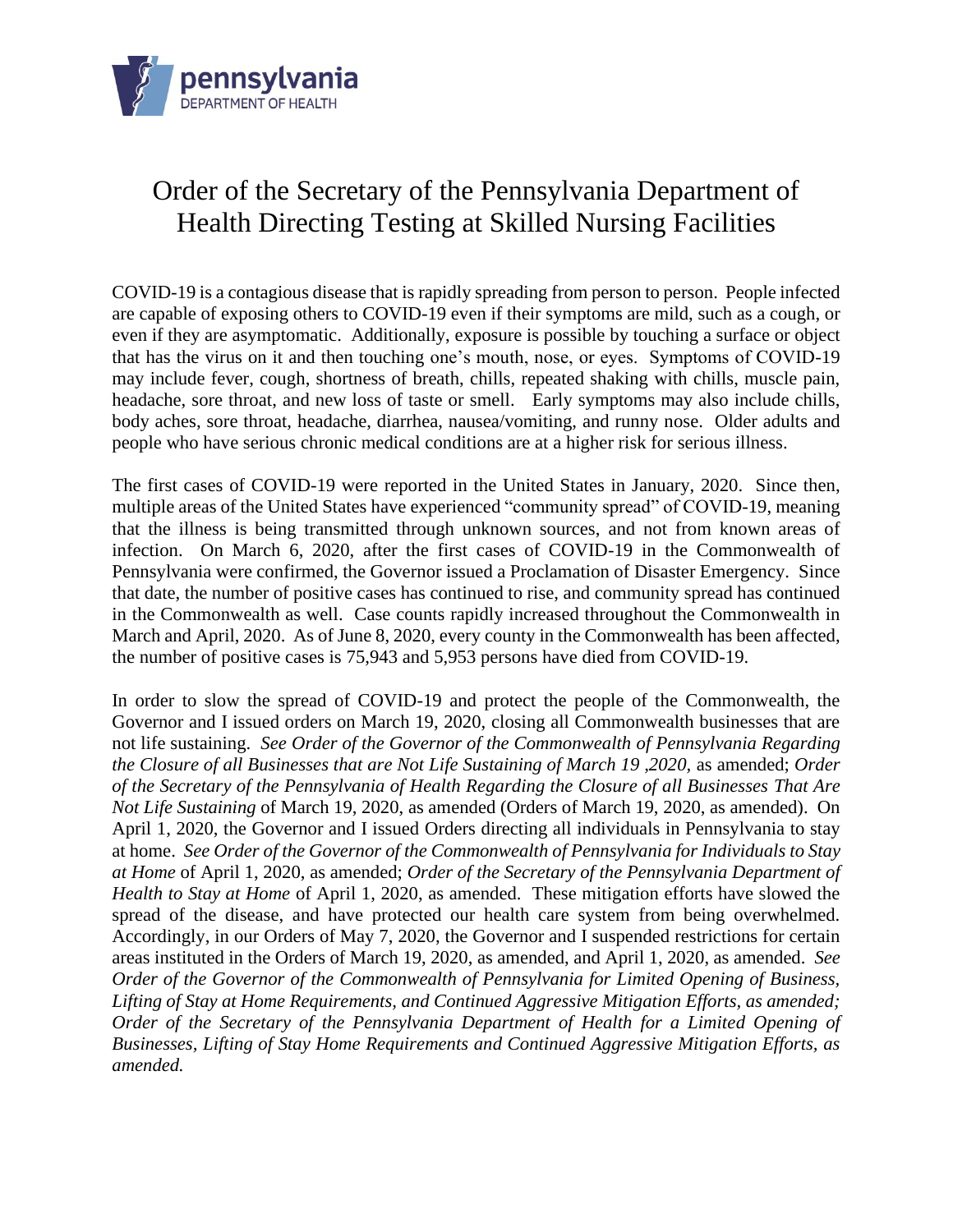While these mitigation strategies, practiced by all persons in the Commonwealth, have been successful, and the overall number of new cases continues to decline, allowing the phased and considered reopening of the Commonwealth, *see Order of the Governor For the Continued Reopening of the Commonwealth, Order Of the Secretary for the Continued Reopening of the Commonwealth, as amended,* person-to-person spread among residents and staff of skilled nursing facilities (SNF) continues. Further, residents of congregate care homes, because of age, or comorbidities, or both, are extremely susceptible to COVID-19. Contracting the virus can result in these persons developing pneumonia or other severe acute respiratory and cardiac issues, among other concerns. Despite the best efforts of public health officials and others to mitigate and control the spread of COVID-19 and the concomitant danger to residents and staff within these facilities, and in the community, the virus is still spreading. Early identification of infected facility residents and staff, while difficult due to asymptomatic spread of the virus, can help to limit the spread of the virus among these vulnerable residents, the staff that is caring for them, and the communities in which they live.

COVID-19 is a threat to the public's health, for which the Secretary of Health may order general control measures, including, but not limited to, closure, isolation, and quarantine. This authority is granted to the Secretary of Health pursuant to Pennsylvania law. *See* Section 5 of the Disease Prevention and Control Law, 35 P.S. § 521.5; sections 2102(a) and 2106 of the Administrative Code of 1929, 71 P.S. §§ 532(a), and 536; and the Department of Health's (Department's) regulations at 28 Pa. Code §§ 27.60-27.68 (relating to disease control measures; isolation; quarantine; movement of persons subject to isolation or quarantine; and release from isolation and quarantine). Particularly, the Department has the authority to take any disease control measure appropriate to protect the public from the spread of infectious disease. *See* 35 P.S. § 521.5; 71 P.S. § 532(a), and 1402(a); 28 Pa. Code § 27.60.

Given the continued spread of COVID-19 in the Commonwealth and its danger to Pennsylvanians, and given the vulnerability of residents in skilled nursing facilities, the likelihood of asymptomatic spread in such facilities, and the spread from those facilities back into the community, I have determined that the testing of residents and staff in such facilities is an essential disease control measure to protect the health and safety of all persons in the Commonwealth of Pennsylvania.

Accordingly, on this date, June 8, 2020 to protect residents and staff of skilled nursing facilities and the general public from the spread of COVID-19, I hereby order:

## Section 1: Universal Testing for COVID-19 at Skilled Nursing Facilities

- A. Each SNF in the Commonwealth shall test residents and staff for COVID-19 in accordance with the Department's Facility Testing Requirements that the Department will publish on or before June 8, 2020, and any future modifications to those requirements. Those Facility Testing Requirements are incorporated herein and made a part of this Order as of the date of their issuance, along with any modification thereto.
- B. SNFs required to test under this Order shall have tested all residents and staff at least once by July 24, 2020.